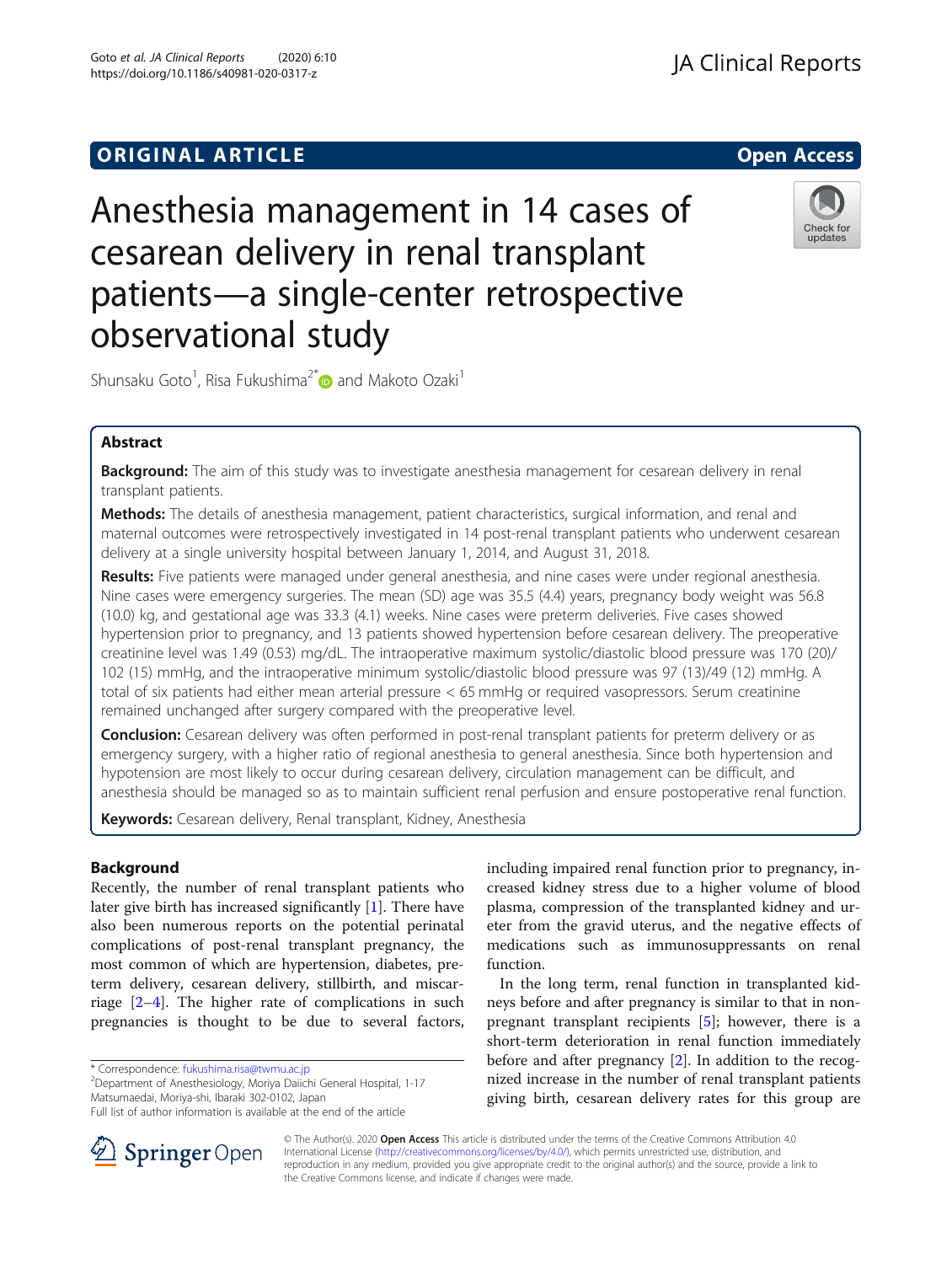also particularly high, 56.9 to 62.6% [\[2](#page-5-0), [3\]](#page-5-0), so that anesthesiologists will be more likely to encounter such cases. Furthermore, although there are many reports on perinatal management and complications of cesarean delivery in renal transplant patients, there are relatively few reports on anesthesia [\[6](#page-5-0), [7\]](#page-5-0). In a study on 64 cases of cesarean delivery for post-renal transplant patients, while the details of the anesthesia method and blood transfusion volumes were presented for 44 of the cases [\[6](#page-5-0)], there was no mention of the intraoperative hemodynamics. Examination of these hemodynamic characteristics is important for improving long-term surgical outcomes and maintaining postoperative renal function.

Therefore, we performed a retrospective study of anesthesia management for cesarean delivery in post-renal transplant patients with particular focus on the intraoperative hemodynamics depending on each anesthesia method.

#### **Methods**

This retrospective observational study was carried out at a single teaching hospital and was reviewed and approved by the ethics committee of Tokyo Women's Medical University Hospital (approval number 4328-R). As a retrospective observational study, informed consent was omitted and information about the study was published on the hospital website. The protocol was registered at the UMIN Clinical Trials Registry (No. UMIN000034406).

Cesarean deliveries from post-renal transplant patients at our institution between January 1, 2014, and August 31, 2018, were collected. Patients in whom dialysis was reintroduced prior to cesarean delivery were excluded. Cases that met the study criteria were examined regarding the following factors: (1) anesthesia information, including the anesthesia method and reasons for selection of the anesthesia method; (2) patient characteristics, including maternal age, height, pregnancy body weight, gestational age at time of surgery, emergency surgery, indications for cesarean delivery, hypertension (systolic pressure > 140 mmHg or diastolic pressure > 90 mmHg) before pregnancy or delivery, serum creatinine or complete blood count before pregnancy and cesarean delivery, time between renal transplant and delivery, original diseases that led to renal transplantation, and immunosuppressant usage and oral steroid usage; (3) surgical information, including operation time, operative fluid balance, perioperative hemodynamics, timing of hypotension, and use of vasopressors; and (4) renal and maternal outcomes, including kidney rejection or kidney injury after cesarean delivery and complications related to anesthesia. These items were collected from electronic medical records and the anesthesia management system Mirrel (Fukuda Denshi, Tokyo, Japan).

### Results

The total number of deliveries was 2837, including 1094 cesarean deliveries (546 cases of emergency cesarean delivery) and 524 cases of preterm delivery (< 37 weeks). Among the 23 post-renal transplant cases, 15 parturients underwent cesarean deliveries. After excluding one case required reintroduction of dialysis before surgery, 14 cases were analyzed (Fig. [1](#page-2-0)).

Five cases received general anesthesia, and the remaining nine cases received regional anesthesia (four combined spinal-epidural and five spinal anesthesia). None of the cases under regional anesthesia was converted to general anesthesia. Among the 15 cases, nine cases were emergency cesarean deliveries (three general anesthesia, one combined spinal-epidural, and five spinal anesthesia). The reasons for selecting general anesthesia were as follows: urgent delivery due to prolonged deceleration ( $n = 1$ ), spinal anesthesia not recommended due to low cerebrospinal fluid pressure syndrome  $(n = 1)$ , and thrombocytopenia  $(100,000/\text{mm}3 \text{ or } \text{less})$   $(n = 1)$ , and to avoid spinal anesthesia due to cardiac dysfunction  $(n = 1)$  and ongoing immunosuppressants and type I diabetes  $(n = 1)$ .

Patient characteristics are shown in Table [1.](#page-3-0) The most common reason for renal transplant was IgA nephropathy, and most of the patients received two immunosuppressants, tacrolimus, and azathioprine as well as corticosteroid, prednisolone, or methylprednisolone during pregnancy. No patients were accompanied with granulocytopenia or leucopenia by immunosuppressant therapy. Mean time to cesarean delivery after transplant was 5.2 (SD 3.7) years. Mean gestational age was older in patients receiving regional anesthesia than those receiving general anesthesia (34.7 vs 30.7 weeks), respectively, suggesting that general anesthesia was more likely chosen in preterm patients. The most common indication of cesarean delivery was hypertensive disorders of pregnancy (HDP)  $(n = 8)$ .

Five cases showed hypertension (systolic blood pressure > 140 mmHg or diastolic blood pressure > 90 mmHg) prior to pregnancy. All patients had hypertension except one receiving regional anesthesia before cesarean delivery. Preoperative creatinine level was 1.49 (0.53) (SD) mg/dL.

The details of surgical information are shown in Table [2](#page-4-0). A total of six patients (43%) had either mean blood pressure < 65 mmHg with the mean duration of 4 min or required vasopressors. The details of six patients with intraoperative hypotension are shown in Table [3.](#page-4-0) Among the five patients who were administered vasopressors, phenylephrine was selected among four patients. The remaining one patient who had dilated cardiomyopathy required phenylephrine, ephedrine, and dopamine. This hypotensive episode was observed after induction of general anesthesia, after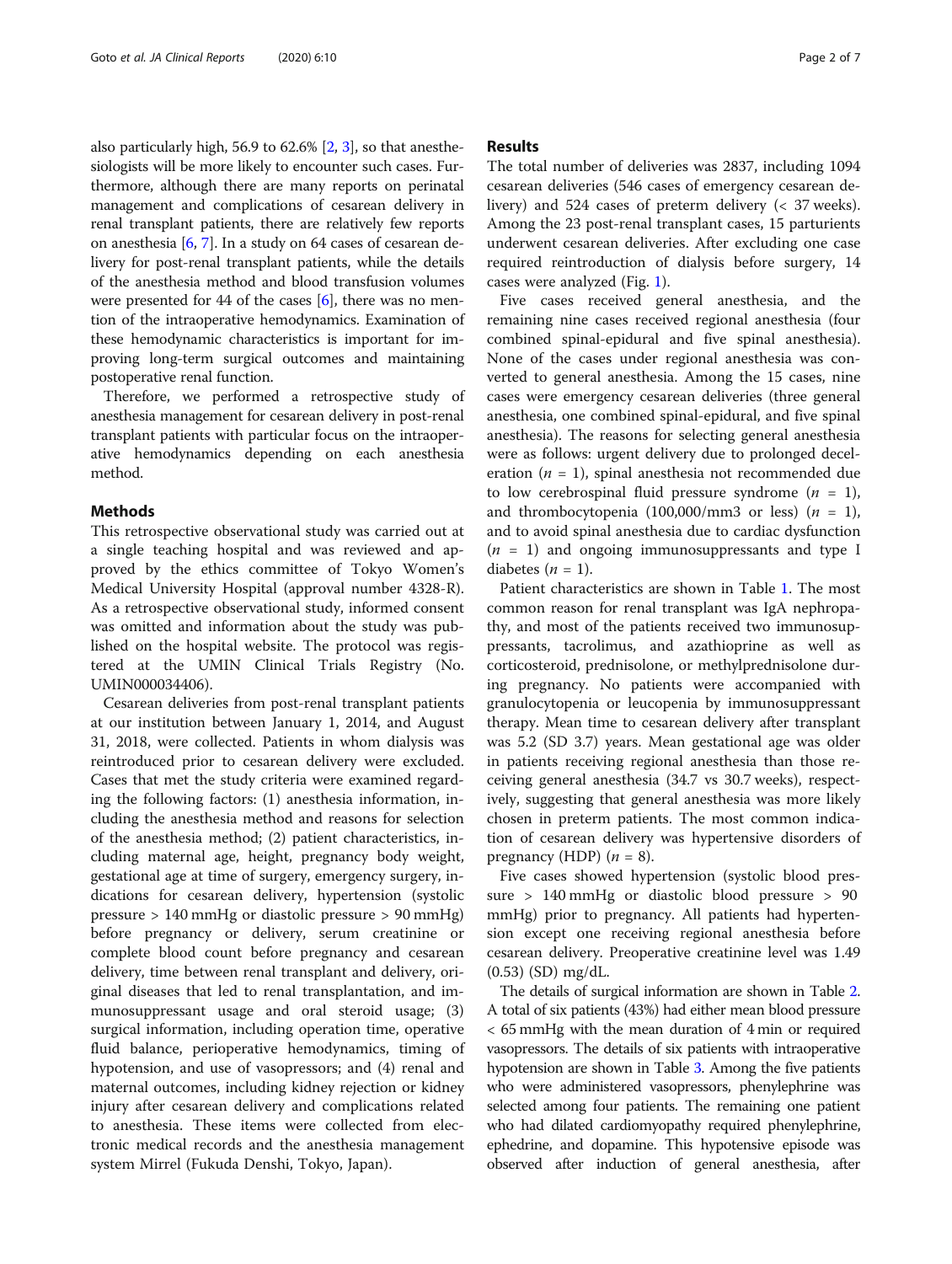<span id="page-2-0"></span>

administration of nitroglycerin for rapid tocolysis, and after delivery. Serum creatinine remained unchanged after surgery compared with the preoperative level. Epidural catheters were withdrawn within 48 h of initial insertion. Postoperative complications such as infections, pneumonia, hemorrhage, embolic events, or acute kidney injury were not detected. Within 1 year post-surgery, there were no confirmed complications, such as kidney rejection, kidney degeneration, and complications from general or regional anesthesia.

The neonatal outcomes are shown in Table [4](#page-5-0). A total of four patients (27%) had 1 min Apgar score of less than 7 (three general anesthesia and one regional anesthesia). Umbilical artery pH (UApH) was slightly higher among regional anesthesia patients (7.29 vs 7.24), but no case with UApH < 7.1 was observed in both groups.

# **Discussion**

Among the 14 cases in this study, the rate of cesarean delivery and preterm delivery was 63% and 64%, which were twice and more than sixfold higher, respectively, compared with the general population in the USA  $[8, 9]$  $[8, 9]$  $[8, 9]$  $[8, 9]$  $[8, 9]$ . These results are consistent with previous studies [\[2](#page-5-0), [3](#page-5-0)]. The cases in our study were older with younger gestational age compared with a previous study [[6\]](#page-5-0). Although the period between renal transplant and cesarean delivery was shorter compared with previous reports  $[6]$  $[6]$ , it was longer than 2

years, recommended as a safe period by both the USA and European Union guidelines [[10,](#page-5-0) [11](#page-5-0)].

Most cases received a combination of immunosuppressants and corticosteroids during pregnancy. Although the incidence of epidural abscess caused by regional anesthesia in parturients after renal transplant remains unknown, patients receiving immunosuppressants are vulnerable to infections [[12](#page-5-0)], suggesting that epidural abscess would be more commonly caused by neuraxial anesthesia in those women and strict aseptic techniques are recommended. We removed epidural catheters within 48 h in all patients in order to prevent infections following the suggestion by Gronwald [\[12\]](#page-5-0).

According to a multicenter cohort study [\[6](#page-5-0)], indications for cesarean delivery after renal transplant are previous cesarean delivery (23%), material medical causes (23%), fetal causes (18%), obstetric delivery causes (15%), material preference (21%), and emergency surgery (20%). In the present study, HDP was the most common indication of cesarean delivery. HDP was observed in 57% in the present study, higher than 24% in the previous review [[2\]](#page-5-0). This would result that the mean age of the study subjects was approximately 5 years older than in that review. The proportion of patients who received general anesthesia was 36%, higher than that reported in previous studies [[6](#page-5-0)]. The choice of anesthesia method was at the discretion of the attending anesthesiologists, and there were various reasons for it. Because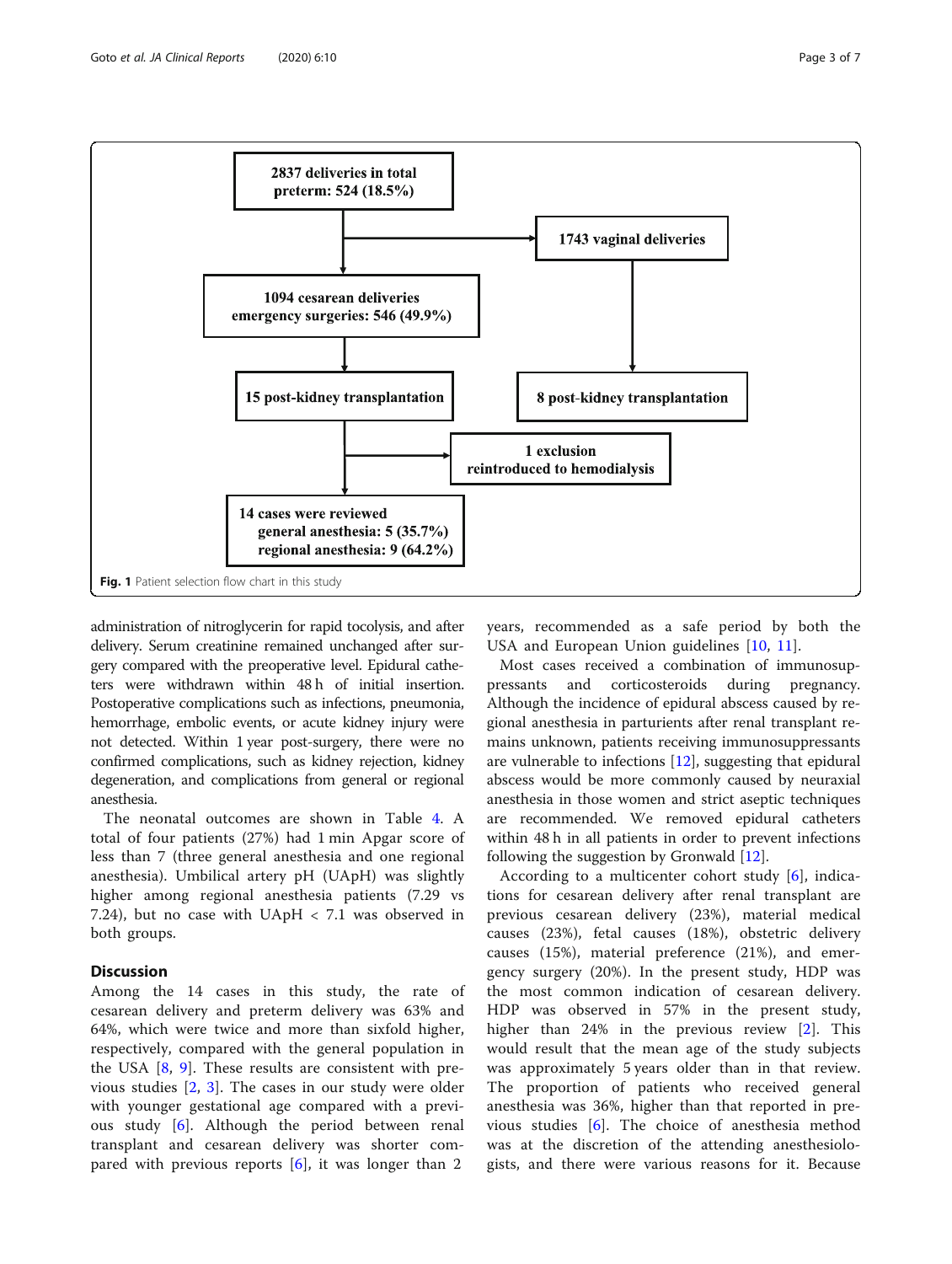### <span id="page-3-0"></span>Table 1 Patient characteristics

|                                                               | Total          | GA          | RA             |
|---------------------------------------------------------------|----------------|-------------|----------------|
| $\mathcal N$                                                  | 14             | 5           | $\circ$        |
| Age (years)                                                   | 35.5 (4.4)     | 37.2 (5.2)  | 34.6 (3.6)     |
| Height (cm)                                                   | 156.6 (6.2)    | 157.8 (2.3) | 156.0 (7.5)    |
| Weight (kg)                                                   | 56.8 (10.0)    | 58.0 (5.9)  | 46.1 (11.7)    |
| Gestational weeks                                             | 33.3 (4.1)     | 30.7(3.6)   | 34.7 (3.6)     |
| Preterm (< 37 weeks)                                          | 9 (64.2%)      | 4 (80%)     | 5 (55.5%)      |
| Emergency surgery                                             | $9(64.2\%)$    | 3 (60%)     | 6 (66.7%)      |
| Reason for CD (overlapping)                                   |                |             |                |
| Hypertensive disorders of pregnancy                           | 8              | 4           | $\overline{4}$ |
| Previous CD                                                   | 3              | 0           | 3              |
| <b>NRFS</b>                                                   | 2              |             | 1              |
| Dystocia                                                      | $\overline{2}$ | 0           | $\overline{2}$ |
| Placenta previa                                               | 1              | 0           | 1              |
| Fetal growth restriction                                      | 1              | 0           | 1              |
| Multiple pregnancy (twins)                                    | 1              | 0           | 1              |
| Hypertension before pregnancy                                 | 5 (35.8%)      | 2(40%)      | 3 (33.3%)      |
| Hypertension before CD                                        | 13 (92.9%)     | 5 (100%)    | 8 (88.9%)      |
| Preoperative creatinine (mg/dL)                               | 1.49(0.53)     | 1.88(0.63)  | 1.27 (0.30)    |
| Preoperative hemoglobin (g/dL)                                | 9.6(1.4)       | 9.5(1.2)    | 9.6(1.5)       |
| Preoperative platelets ( $\times$ 10 <sup>9</sup> /L)         | 182 (61)       | 180 (61)    | 183 (62)       |
| Preoperative white blood cells ( $\times$ 10 <sup>9</sup> /L) | 9.3(0.3)       | 10.6(0.3)   | 8.6(0.3)       |
| Time between transplant and delivery                          | 5.2(3.7)       | 3.2(2.3)    | 6.3(3.8)       |
| Reason for renal transplant                                   |                |             |                |
| IgA nephropathy                                               | 5              | 2           | 3              |
| Type 1 diabetes                                               | 1              | 1           |                |
| Type 2 diabetes                                               | 1              |             |                |
| Lupus nephritis                                               | 1              | 1           |                |
| Focal glomerular nephritis                                    | 1              |             | 1              |
| Interstitial nephritis                                        | 1              |             | 1              |
| Hemolytic uremic syndrome                                     | 1              |             | 1              |
| Hypertensive disorders of pregnancy                           | 1              |             | 1              |
| Hypovolemic shock                                             | $\mathbf{1}$   |             | $\mathbf{1}$   |
| Unknown                                                       | $\mathbf{1}$   |             | $\mathbf{1}$   |
| Antirejection medication                                      |                |             |                |
| Tacrolimus                                                    | 13             | 4           | 9              |
| Azathioprine                                                  | 13             | 5           | 8              |
| Cyclosporine                                                  | $\mathbf{1}$   | 1           | $\mathbf 0$    |
| Methylprednisolone or prednisolone                            | 12             | 3           | 9              |

Values are mean (SD) or number (%)

GA general anesthesia, RA regional anesthesia, CD cesarean delivery, NRFS non-reassuring fetal status

the incidence of cesarean delivery was high, sharing of information of post-renal transplant parturients would be important to prepare for anesthesia. In this study, postrenal transplant parturients scheduled for cesarean delivery visited the anesthesiology outpatient clinic twice: from 22 to 25 weeks and after 32 weeks. If the physical findings, renal function, and fetal growth information from the outpatient clinic are evaluated, the optimal anesthesia method can be planned and put into practice smoothly even in an emergency.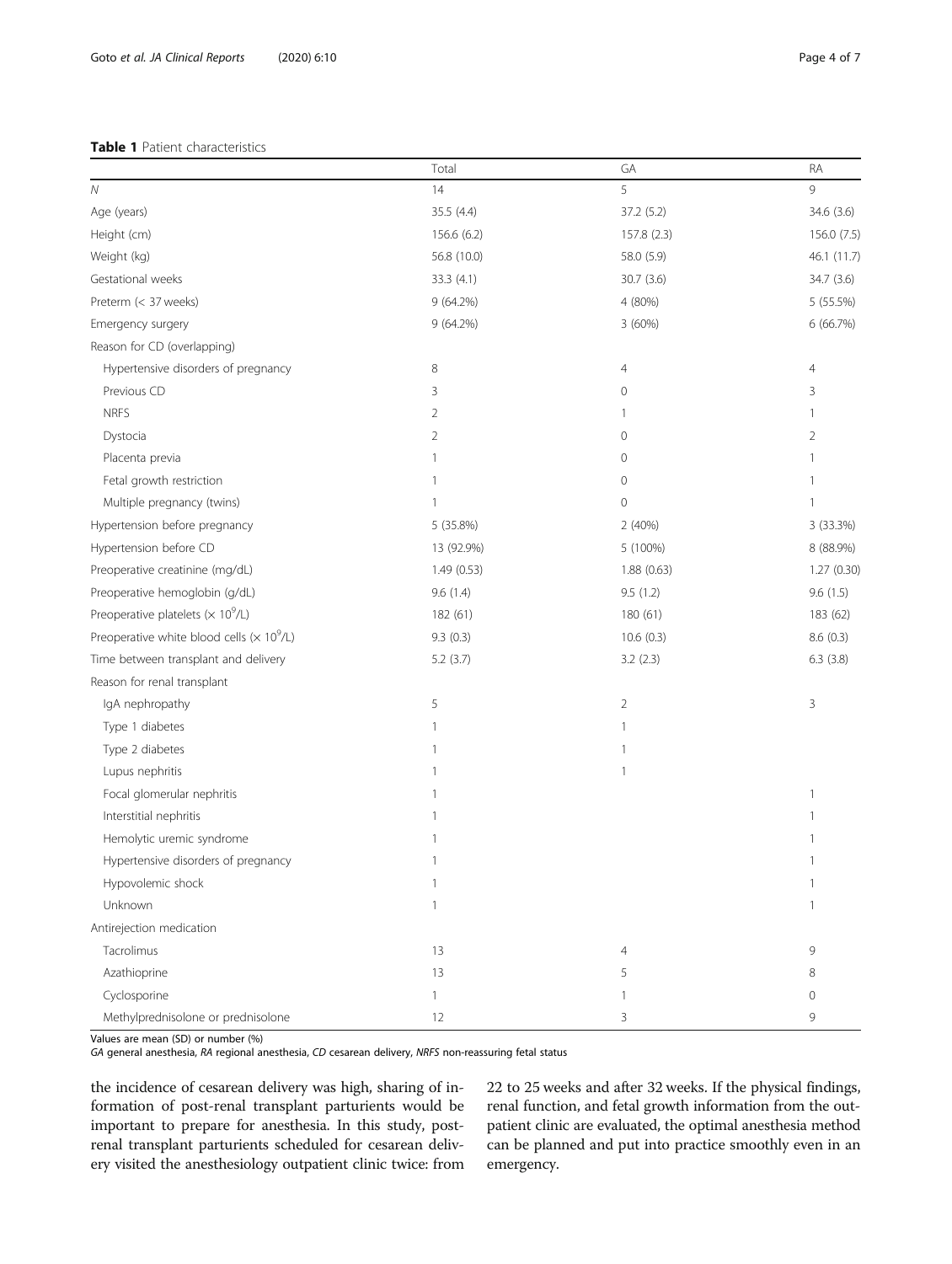#### <span id="page-4-0"></span>Table 2 Surgical information

|                                        | Total ( $n = 14$ ) | $GA (n = 5)$ | $RA(n = 9)$ |  |
|----------------------------------------|--------------------|--------------|-------------|--|
| Operation time (min)                   | 69 (22)            | 69 (26)      | 69 (19)     |  |
| Intraoperative fluid volume (mL)       | 1267 (508)         | 1300 (799)   | 1249 (215)  |  |
| Blood loss (q)                         | 895 (463)          | 891 (483)    | 897 (451)   |  |
| Intraoperative urine volume (mL)       | 371 (248)          | 230 (160)    | 450 (253)   |  |
| Preoperative                           |                    |              |             |  |
| SAP (mmHg)                             | 156 (21)           | 164(26)      | 151(17)     |  |
| DAP (mmHg)                             | 100(16)            | 106(13)      | 97(17)      |  |
| Intraoperative                         |                    |              |             |  |
| Maximum SAP (mmHg)                     | 170 (20)           | 184 (17)     | 162(17)     |  |
| Maximum DAP (mmHg)                     | 102 (15.4)         | 111(2)       | 97(17)      |  |
| Minimum SAP (mmHg)                     | 97(13)             | 87.8 (11)    | 102(11)     |  |
| Minimum DAP (mmHg)                     | 49 (12)            | 47 (13)      | 50(10)      |  |
| $MAP < 65$ mmHq or use of vasopressors | 6 (43%)            | 3(60%)       | 3(33%)      |  |
| Postoperative creatinine (mg/dL)       | 1.47(0.52)         | 1.83(0.54)   | 1.27(0.37)  |  |
| Postoperative AKI                      | $\mathbf{0}$       | $\mathbf 0$  | $\mathbf 0$ |  |

Values are mean (SD) or number (%)

GA general anesthesia, RA regional anesthesia, SAP systolic arterial pressure, DAP diastolic arterial pressure, MAP mean arterial pressure, AKI acute kidney injury

Specific points to be aware of for effective anesthesia management in cesarean delivery include circulatory management and maintenance of renal function. Prolonged operation time due to previous abdominal surgery should also be considered, although none of the cases required a transition of anesthesia method from regional to general during surgery. The highest systolic and diastolic blood pressure during surgery tended to be higher under general anesthesia than under regional anesthesia, which would be ascribed to a high proportion of patients with HDP. Mean arterial blood pressure < 65 mmHg which lasted for  $\geq$  13 min during general anesthesia increased the postoperative acute kidney injury in noncardiac surgery [[13\]](#page-5-0). In the present study, this occurred in three patients under general anesthesia and in no patient under regional anesthesia. Our study confirmed that hypotension typically occurred after induction of general anesthesia, after administration

of nitroglycerin, and after delivery. Although the kidney is in a different position and we cannot solely focus on achieving a mean arterial pressure  $\geq 65$ mmHg, prolonged hypotension should be avoided. Hypotension occurred after the administration of nitroglycerin in all patients irrespective of the anesthesia method. Because nitroglycerin is used for rapid tocolysis in preterm delivery, it would be more frequently used in post-renal transplant cesarean delivery. Although there were no cases of postoperative acute kidney injury in our study, prediction and treatment of hypotension to improve circulatory management are crucially important. Despite numerous reports comparing the effect of ephedrine and phenylephrine used for treating hypotension during cesarean delivery  $[14-18]$  $[14-18]$  $[14-18]$  $[14-18]$ , there is no unified view regarding the agents for the treatment of hypotension, particularly in post-renal transplant patients. Urinary output must be monitored during surgery since transplanted

**Table 3** Data for patients with intraoperative MAP  $<$  65 mmHg

| Case           | Anesthesia method | Timing of hypotension               | Duration under<br>$MAP < 65$ mmHq | Vasopressors (intraoperative total dose)                                       |
|----------------|-------------------|-------------------------------------|-----------------------------------|--------------------------------------------------------------------------------|
|                | GА                | Induction of GA, post-delivery      | $17.5$ min                        | Phenylephrine (0.15 mg)                                                        |
| 2              | GA                | Induction of GA, post-delivery      | $15 \text{ min}$                  | No use                                                                         |
| 3              | GA                | Induction of GA, after NTG infusion | $13 \text{ min}$                  | Phenylephrine (0.3 mg), ephedrine (4 mg), and dopamine<br>$(1-3 \mu q/kg/min)$ |
| $\overline{4}$ | RA                | After NTG infusion                  | 3 min                             | Phenylephrine (0.45 mg)                                                        |
| 5              | RA                | After NTG infusion                  | 5 min                             | Phenylephrine (0.05 mg)                                                        |
| 6              | <b>RA</b>         | After NTG infusion                  | 2 min                             | Phenylephrine (0.3 mg)                                                         |

MAP mean arterial pressure, GA general anesthesia, NTG nitroglycerin, RA regional anesthesia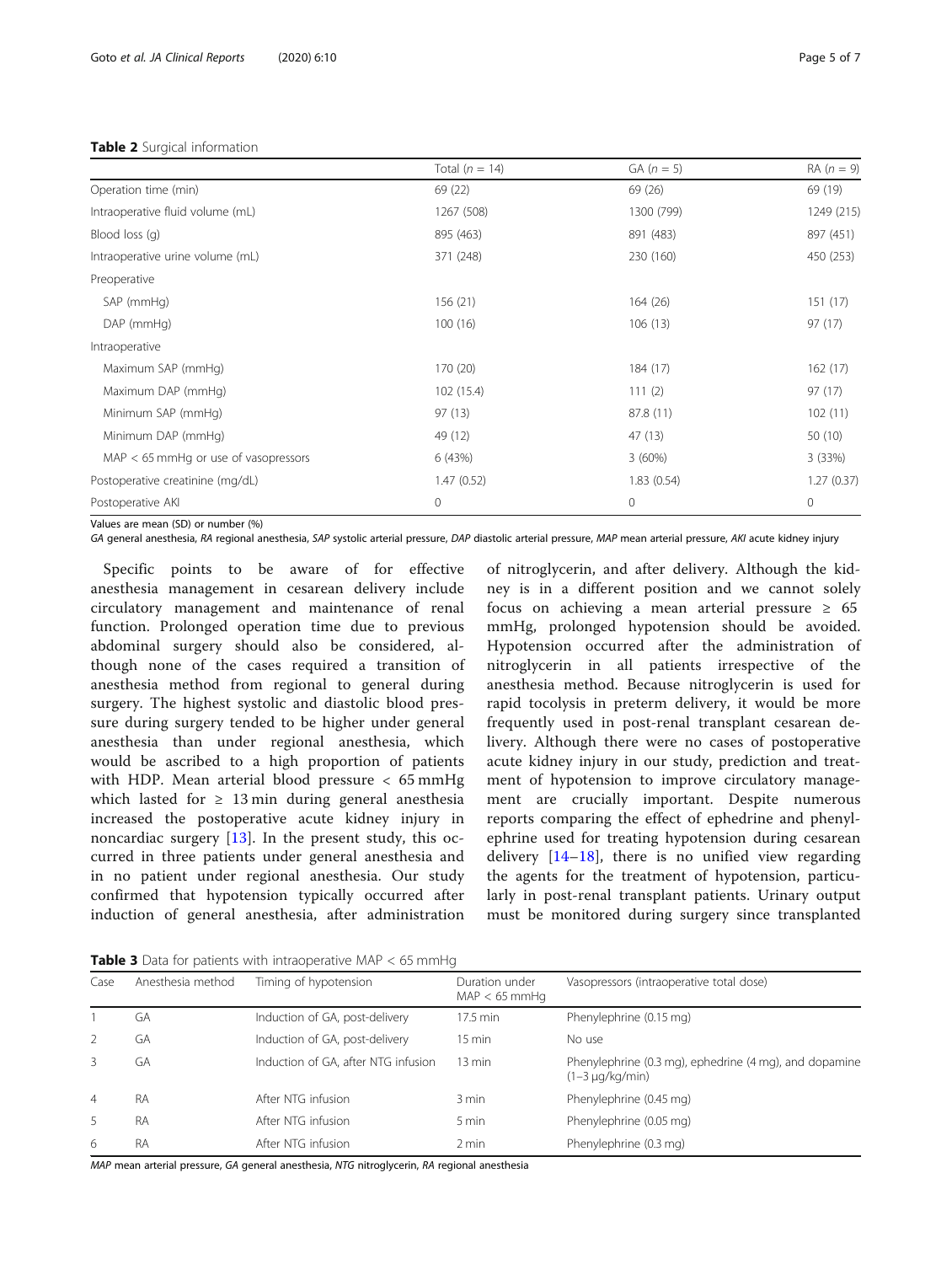#### <span id="page-5-0"></span>Table 4 Neonatal outcomes

| Neonatal number     | 13 singletons, 1 twin |            |            |
|---------------------|-----------------------|------------|------------|
|                     | Total                 | GA         | <b>RA</b>  |
| N                   | 15                    | 5          | 10         |
| Gestational weeks   | 33.3(4.1)             | 30.7(3.6)  | 34.7(3.6)  |
| Weight at birth (g) | 1853 (933)            | 1461 (915) | 2050 (879) |
| Apgar 1 min $<$ 7   | 4 (27%)               | 3(60%)     | $1(10\%)$  |
| Apgar 5 min $<$ 7   | 2(13%)                | 2(40%)     | $0(0\%)$   |
| UApH                | 7.27(0.05)            | 7.24(0.07) | 7.29(0.03) |
| NICU admission      | 11 (73%)              | 5 (100%)   | 6(60%)     |

Values are mean (SD) or number (%)

GA general anesthesia, RA regional anesthesia, UApH umbilical artery pH, NICU neonatal intensive care unit

kidneys can be physically compressed by the gravid uterus during pregnancy or during surgery, resulting in hydronephrosis or acute kidney injury [[19,](#page-6-0) [20\]](#page-6-0).

This was a single-institution retrospective study and is limited by an extremely small sample size. Since the details of how the anesthetic method was selected were not always available, in some cases, the reason behind the choice between general anesthesia and regional anesthesia was unknown. Furthermore, the small number of cases precludes any meaningful statistical analysis.

# Conclusions

This study provided specific details on the hemodynamics of cesarean delivery in post-renal transplant patients. In our hospital, many of the cesarean delivery for post-renal transplant patients were for preterm delivery and emergency surgery, with hypertensive disorders of pregnancy as the most common indication. During surgery, both hypertension and hypotension are likely to develop, leading to difficulties in managing circulation and requiring careful treatment, with particular focus on maintaining renal perfusion and postoperative renal function. While the parturients and fetuses in our study did not suffer any complications due to surgery or anesthesia management, such as postoperative acute kidney injury, kidney deterioration, or kidney rejection, the small number of cases in this study necessitates further research at multiple centers to produce more widely generalizable results.

#### Abbreviations

HDP: Hypertensive disorders of pregnancy; UApH: Umbilical artery pH

#### Acknowledgements

SG and RF contributed equally to this study.

#### Authors' contributions

SG collected the data and prepared the manuscript. RF collected the data, obtained approval from the institutional review board, and assisted in preparation of the manuscript. MO helped to draft the manuscript. All authors read and approved the final manuscript.

#### Authors' information

SG is a fellow in the Department of Anesthesiology at Tokyo Women's Medical University. RF is an assistant professor in the Department of Anesthesiology at Tokyo Women's Medical University and a chief director in the Department of Anesthesiology at Moriya Daiichi General Hospital. MO is a professor in the Department of Anesthesiology at Tokyo Women's Medical University.

#### Funding

#### None

#### Availability of data and materials

The datasets used and/or analyzed during the current study are available from the corresponding author on reasonable request.

#### Ethics approval and consent to participate

This study was approved by the institutional ethics committee (approval number 4328-R and approval date October 2, 2019).

#### Consent for publication

Not applicable Competing interests

# The authors declare that they have no competing interests.

#### Author details

<sup>1</sup>Department of Anesthesiology, Tokyo Women's Medical University, Tokyo, Japan. <sup>2</sup> Department of Anesthesiology, Moriya Daiichi General Hospital, 1-17 Matsumaedai, Moriya-shi, Ibaraki 302-0102, Japan.

#### Received: 13 November 2019 Accepted: 29 January 2020 Published online: 07 February 2020

#### References

- 1. Fuchs KM, Wu D, Ebcioglu Z. Pregnancy in renal transplant recipients. Semin Perinatol. 2007;31:339–47.
- 2. Shah S, Venkatesan RL, Gupta A, Sanghavi MK, Welge J, Johansen R, et al. Pregnancy outcomes in women with kidney transplant: metaanalysis and systematic review. BMC Nephrol. 2019;20:24.
- 3. Deshpande NA, James NT, Kucirka LM, Boyarsky BJ, Garonzik-Wang JM, Montgomery RA, et al. Pregnancy outcomes in kidney transplant recipients: a systematic review and meta-analysis. Am J Transplant. 2011;11:2388–404.
- 4. Wyld ML, Clayton PA, Jesudason S, Chadban SJ, Alexander SI. Pregnancy outcomes for kidney transplant recipients. Am J Transplant. 2013;13:3173–82.
- 5. Gorgulu N, Yelken B, Caliskan Y, Turkmen A, Sever MS. Does pregnancy increase graft loss in female renal allograft recipients? Clin Exp Nephrol. 2010;14:244–7.
- 6. Ioscovich A, Orbach-Zinger S, Zemzov D, Reuveni A, Eidelman LA, Ginosar Y. Peripartum anesthetic management of renal transplant patients—a multicenter cohort study. J Matern Fetal Neonatal Med. 2014;27:484–7.
- 7. Parikh BK, Shah VR, Bhosale G. Anesthesia for parturient with renal transplantation. J Anaesthesiol Clin Pharmacol. 2012;28:524–7.
- 8. Gibbons L, Belizan JM, Lauer JA, Betran AP, Merialdi M, Althabe F. Inequities in the use of cesarean section deliveries in the world. Am J Obstet Gynecol. 2012;206:331.e1–19.
- 9. Duryea EL, Mclntire DD, Leveno KJ. The rate of preterm birth in the United States is affected by the method of gestational age assignment. Am J Obstet Gynecol. 2015;213:231.e1–5.
- 10. McKay DB, Josephson MA. Reproduction and transplantation: report on the AST consensus conference on reproductive issues and transplantation. Am J Transplant. 2005;5:1592–9.
- 11. European best practice guidelines for renal transplantation. Section IV: Long-term management of the transplant recipient. IV.10. Pregnancy in renal transplant recipients. Nephrol Dial Transplant. 2002;17(Suppl 4):50–5.
- 12. Gronwald C, Vowinkel T, Hahnenkamp K. Regional anesthetic procedures in immunosuppressed patients: risk of infection. Curr Opin Anaesthesiol. 2011; 24:698–704.
- 13. Salmasi V, Maheshwari K, Yang D, Mascha EJ, Singh A, Sessler DI, et al. Relationship between intraoperative hypotension, defined by either reduction from baseline or absolute thresholds, and acute kidney and